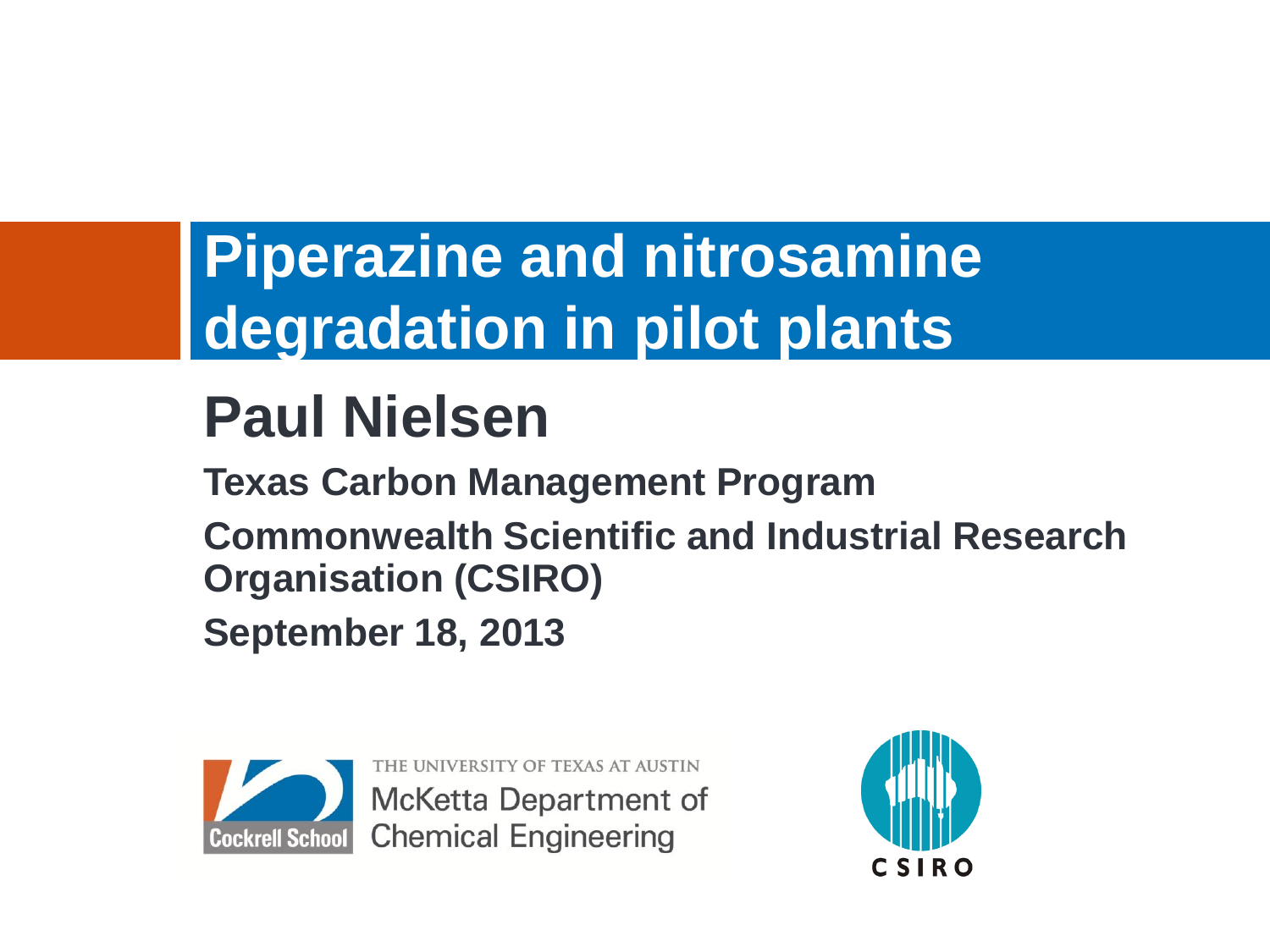## **Outline**

#### $\Box$  Introduction

- **Description of pilot plants and cycling apparatus**
- **□** Safe shipping of Tarong samples
- □ Results
	- **D** Nitrosamine accumulation
	- **<u>n</u>** Solvent oxidation
	- **D** Corrosion
	- **<u>n</u>** Flue gas contaminant accumulation
- **□ Conclusions**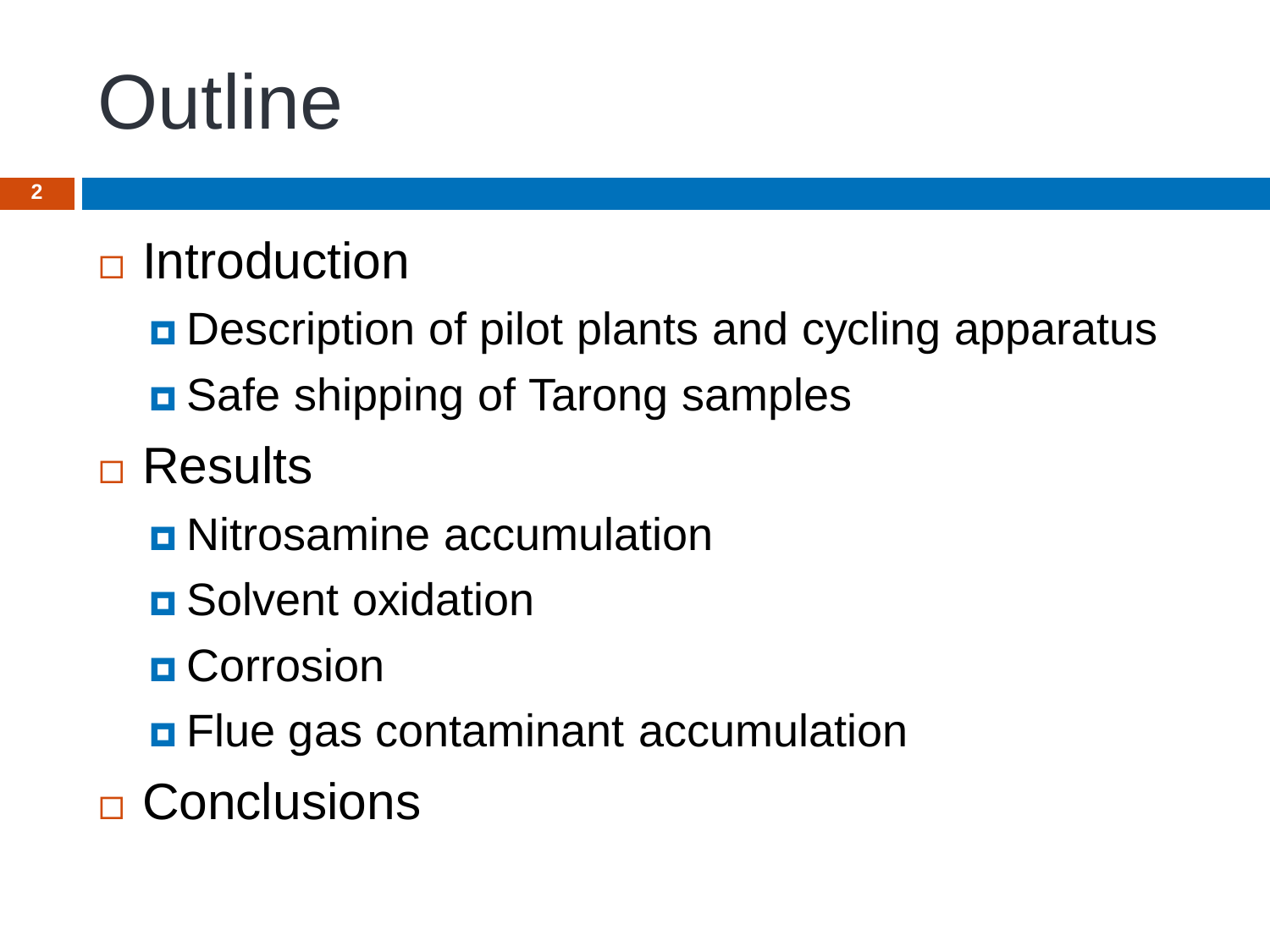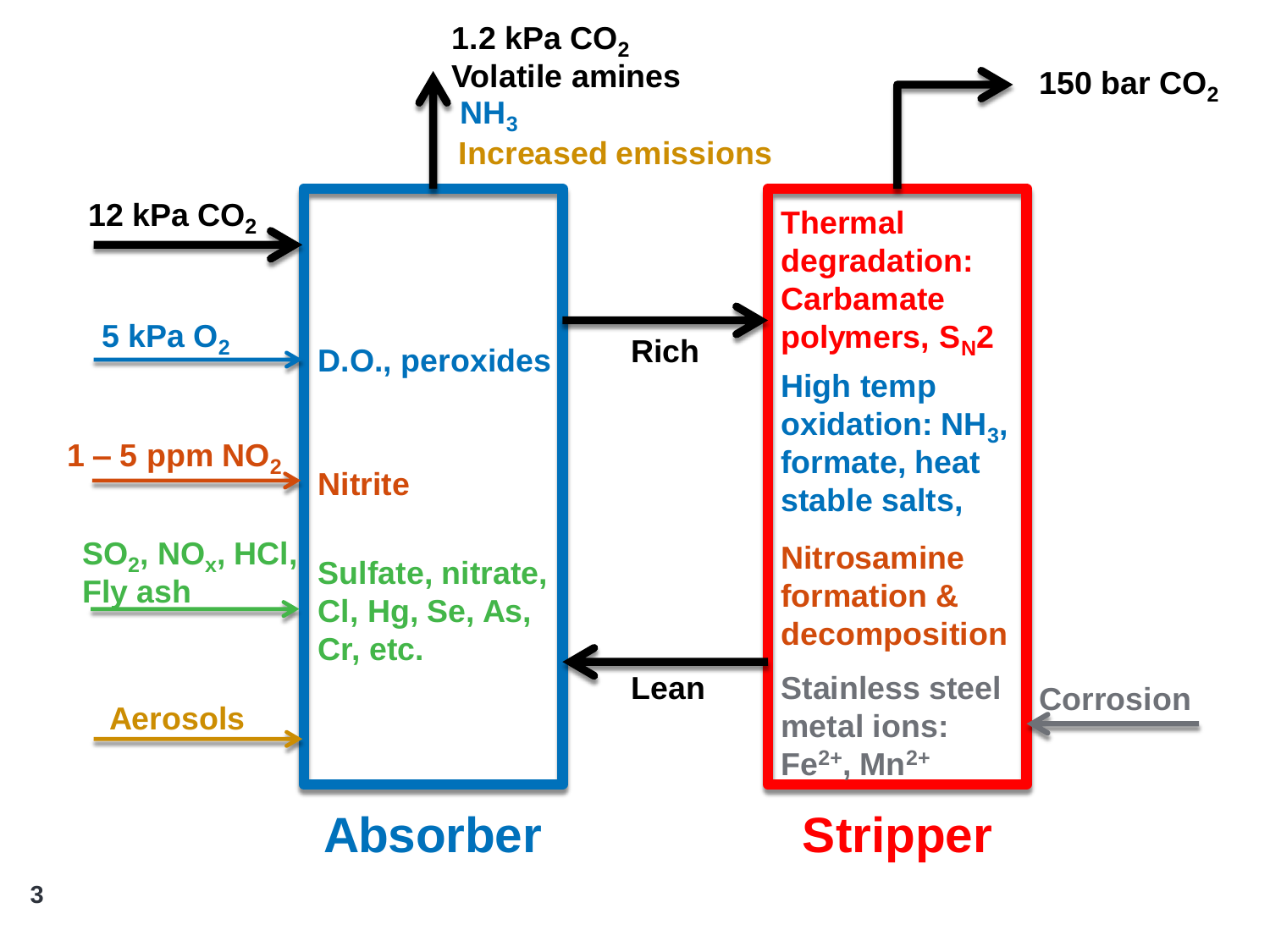## 8 m PZ as an advanced solvent

#### □ Benefits:

- **<u>n</u>** Faster absorption rate, 2x capacity of MEA
- **D** Thermally stable beyond 150 °C: far greater energy performance
- **<u>n</u>** More resistant to oxidation than MEA
- Drawbacks:
	- **<u>n</u>** More viscous than MEA
	- **<u>n</u>** Limited solubility window
	- $\Box$  > 2x price of MEA per tonne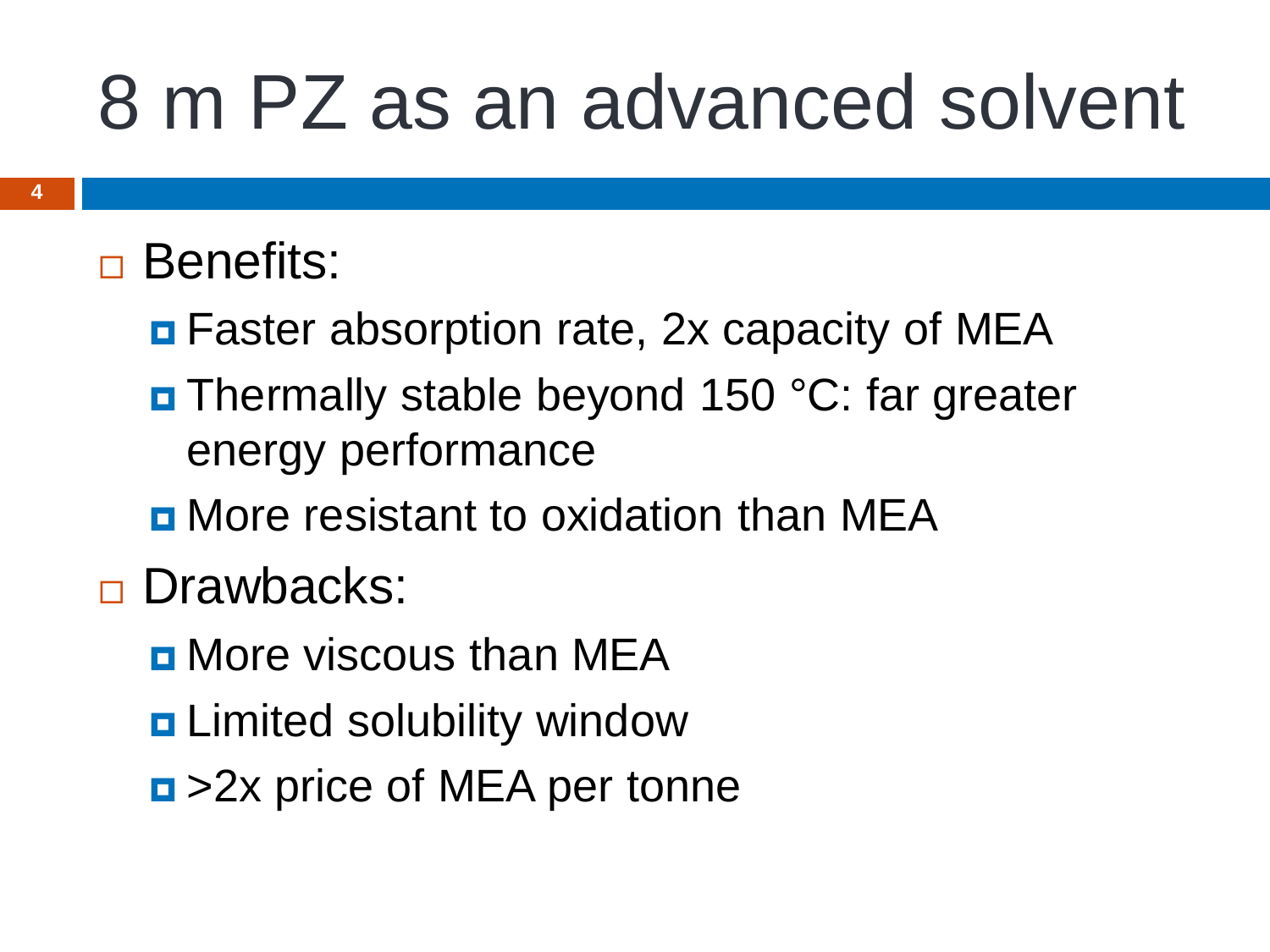#### PZ Pilot plants/cycled degradation apparatus

|                                     | <b>Tarong</b> | PP <sub>2</sub> | <b>SRP</b>        | <b>HTOR</b>                                                  |
|-------------------------------------|---------------|-----------------|-------------------|--------------------------------------------------------------|
| Flue gas                            | Coal          | Coal            | Air + $CO2$       | Air + $CO2$                                                  |
| $MW_{\sim}$                         | 0.1           | N/A             | 0.1               | <b>Bench scale</b>                                           |
| $O2$ (kPa)                          | 5             | 5               | 18                | 21                                                           |
| $SO2$ (ppm <sub>v</sub> ) (avg)     | 0.6           | < 0.5           | $\Omega$          | $\Omega$                                                     |
| $NO2$ (ppm <sub>v</sub> ) (avg)     | 1.3           | $1 - 5$         | $\Omega$          | $\Omega$                                                     |
| $NO_{x}$ (ppm <sub>v</sub> ) (avg)  | ~200          | Controlled      | $\overline{0}$    | $\overline{0}$                                               |
| <b>Materials of</b><br>construction | <b>SS304</b>  | <b>SS</b>       | SS304,<br>some CS | SS316,<br>plastic,<br>glass                                  |
| Stripper $T_{op}$                   | 120 / 155 C   | 150 C           | 135 / 150 C       | $120 - 160 C$                                                |
| <b>Notes</b>                        |               |                 | 1 wt% $Inh A$     | Run w/ fresh<br>8 m PZ and<br>degraded<br><b>SRP</b> solvent |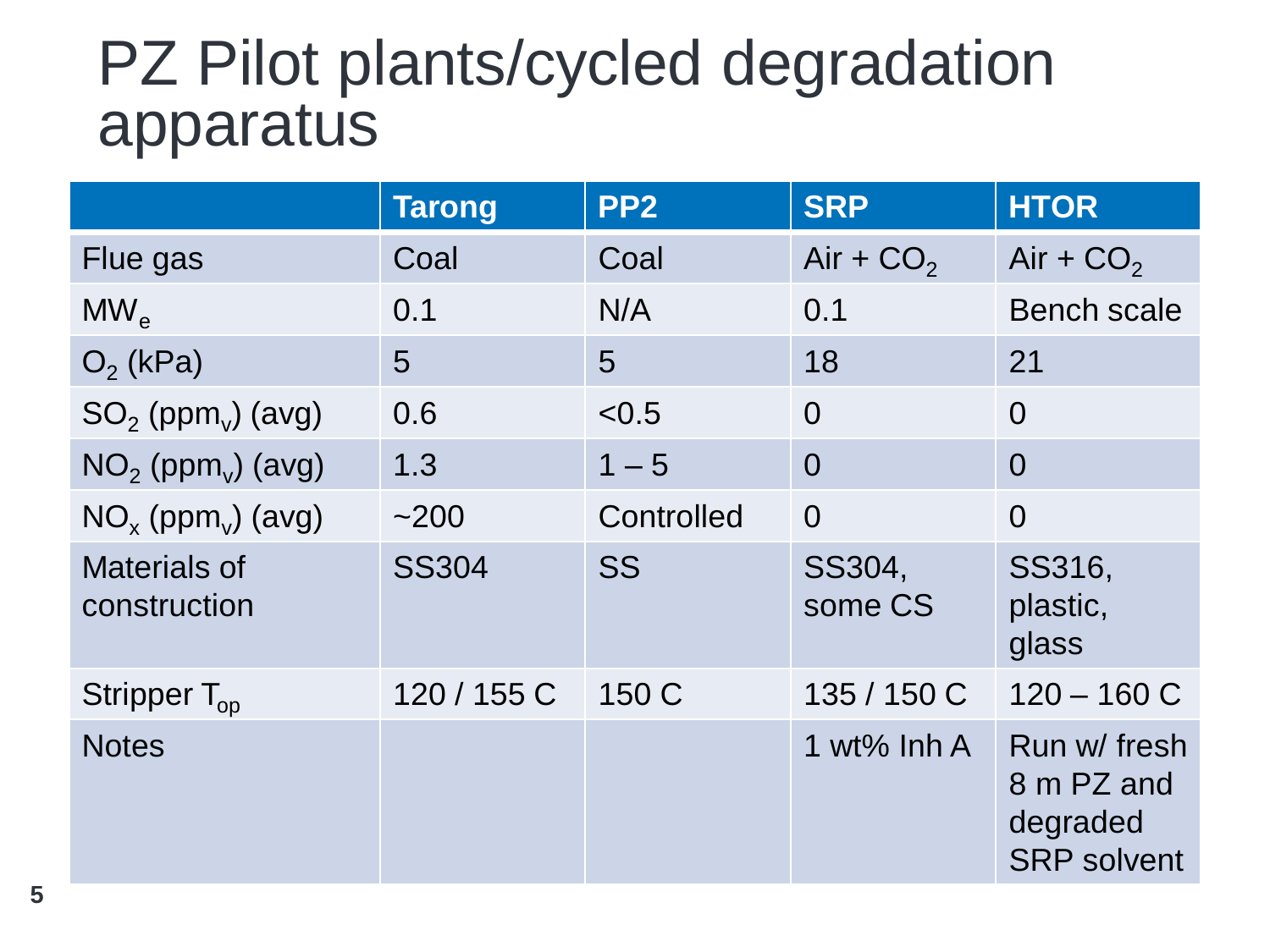### Safe shipping of Tarong samples

- □ Sealed in 30 mL vials with tape, then placed in Ziploc bags and surrounded by packing material
- □ Opened and stored in fume hood at room temperature
- □ No samples leaked in transit



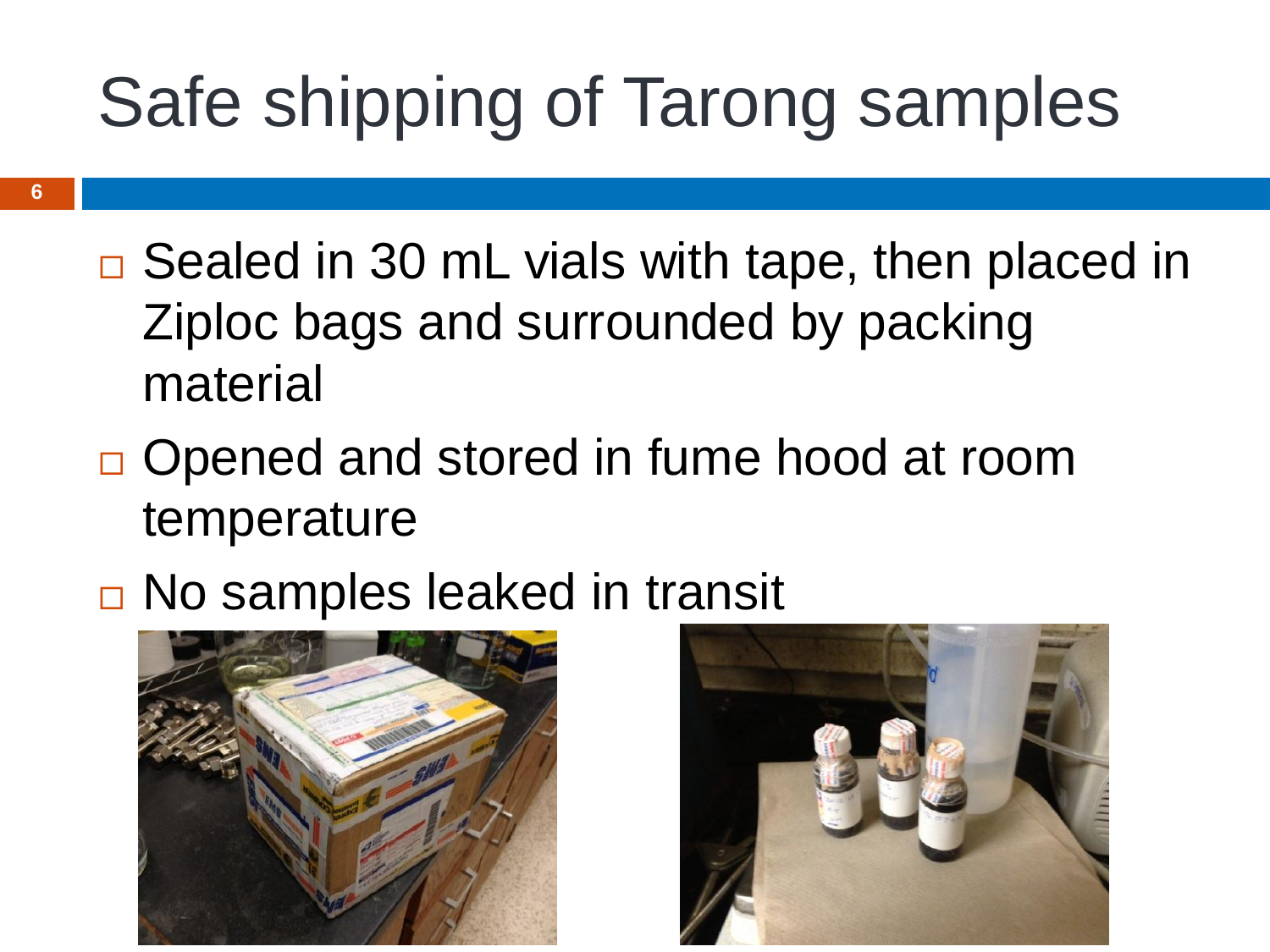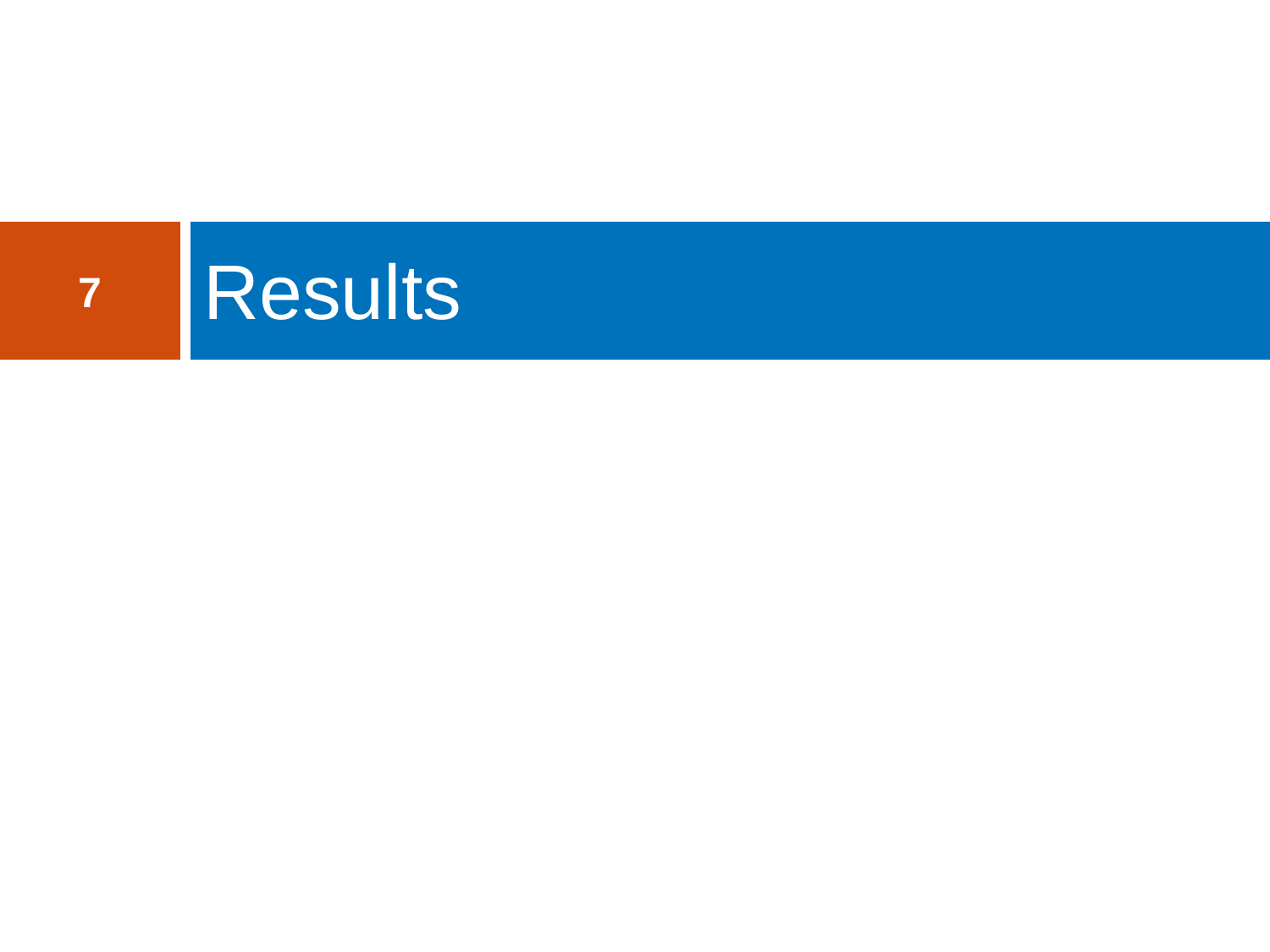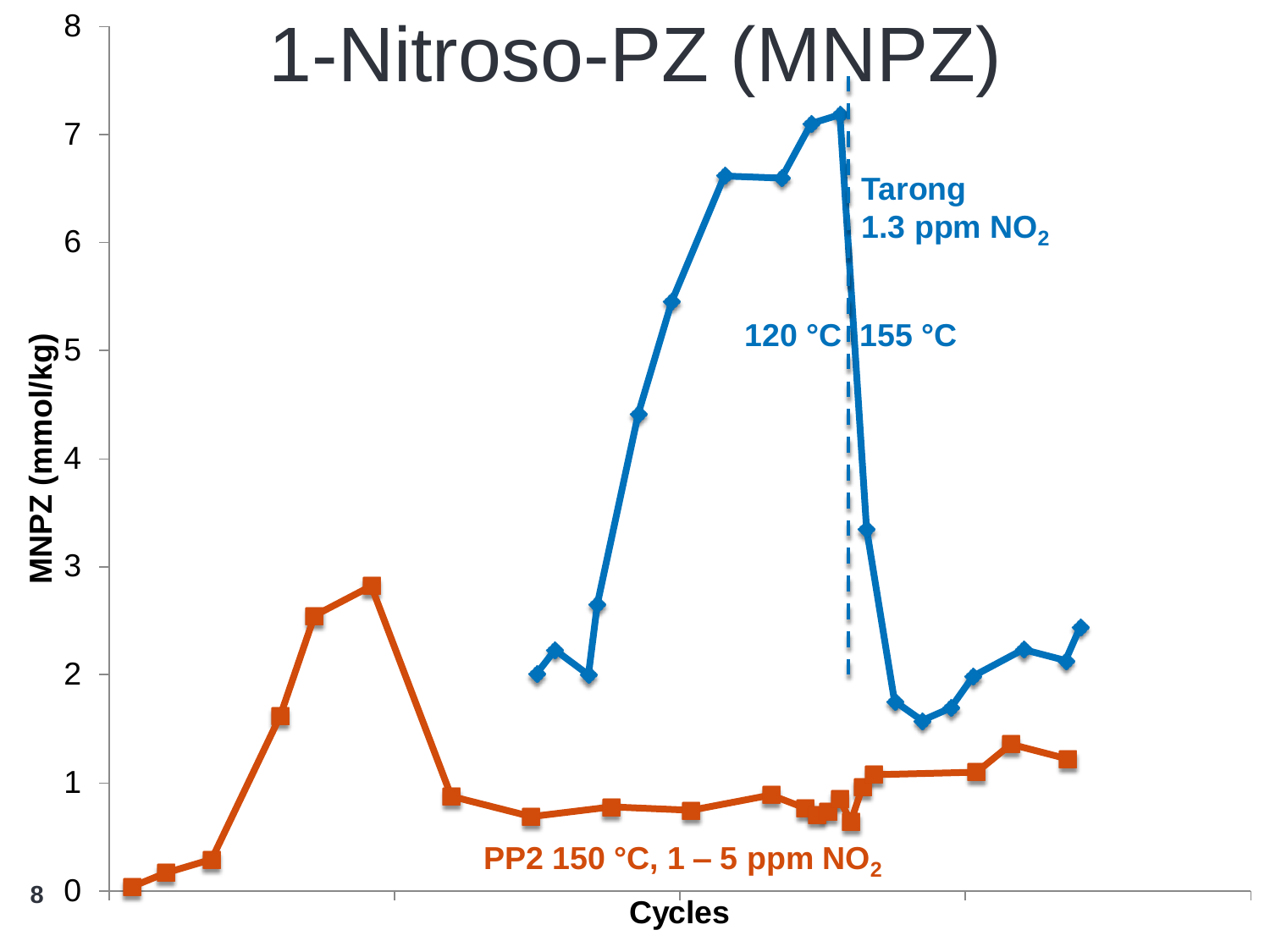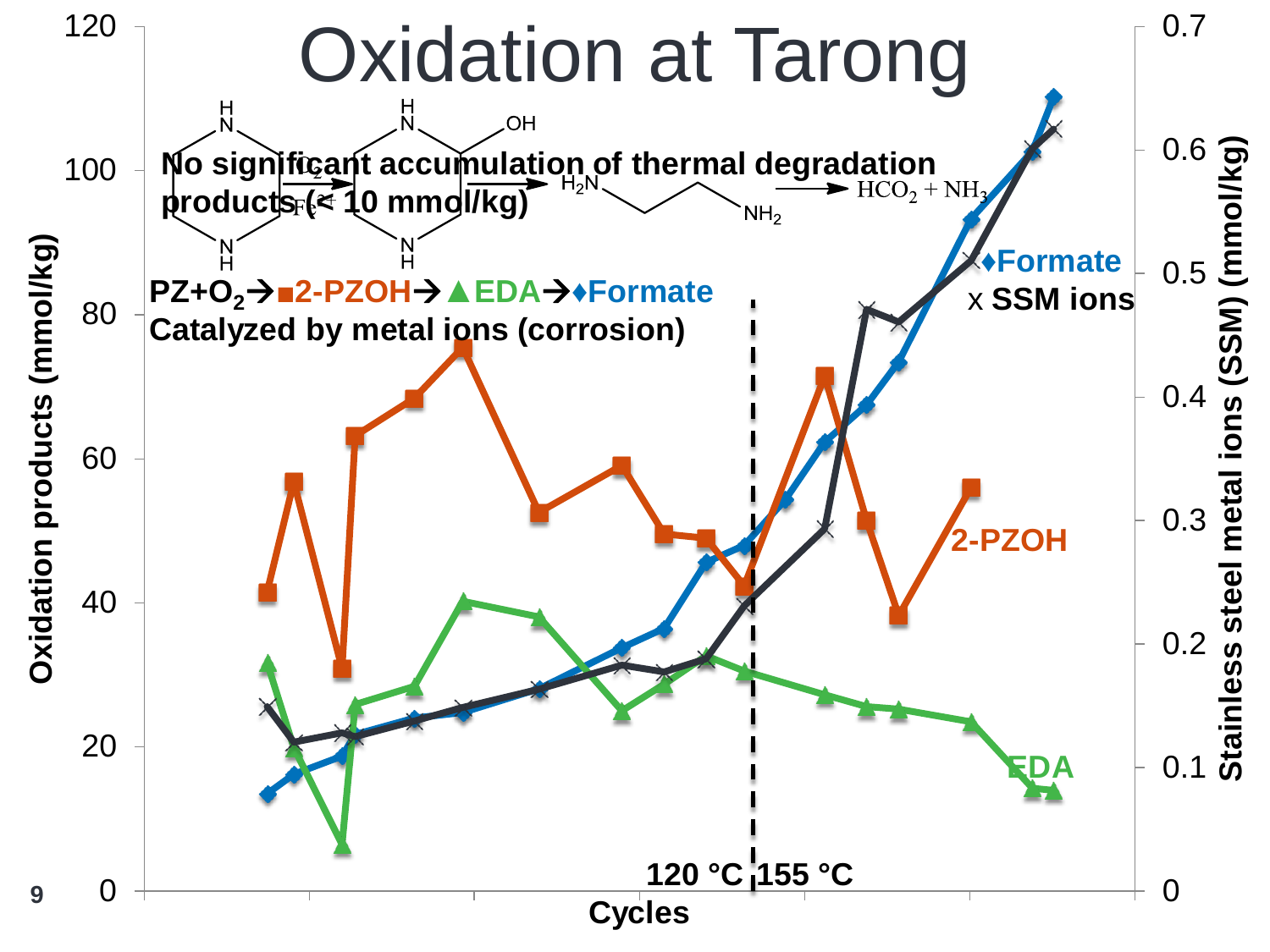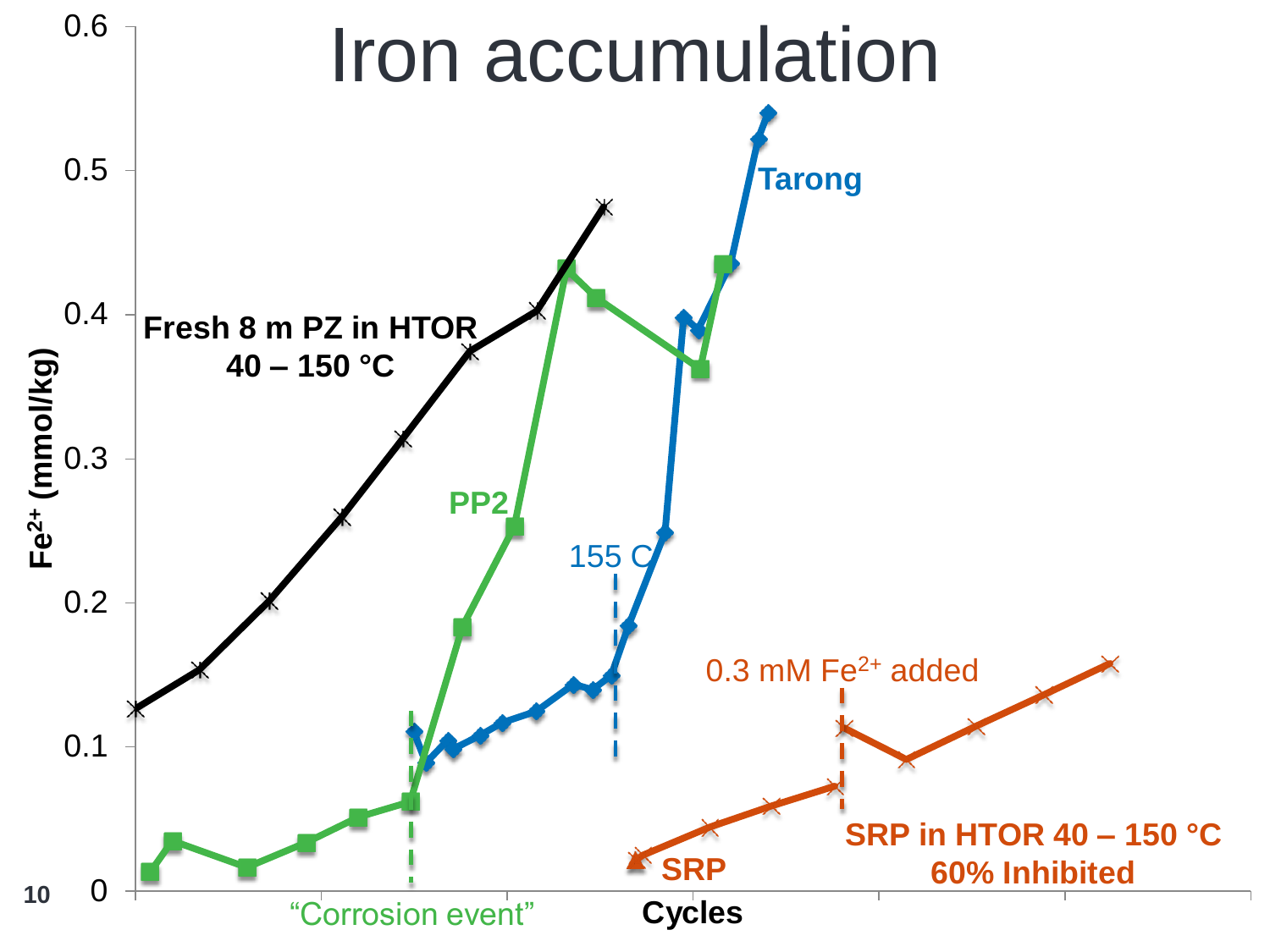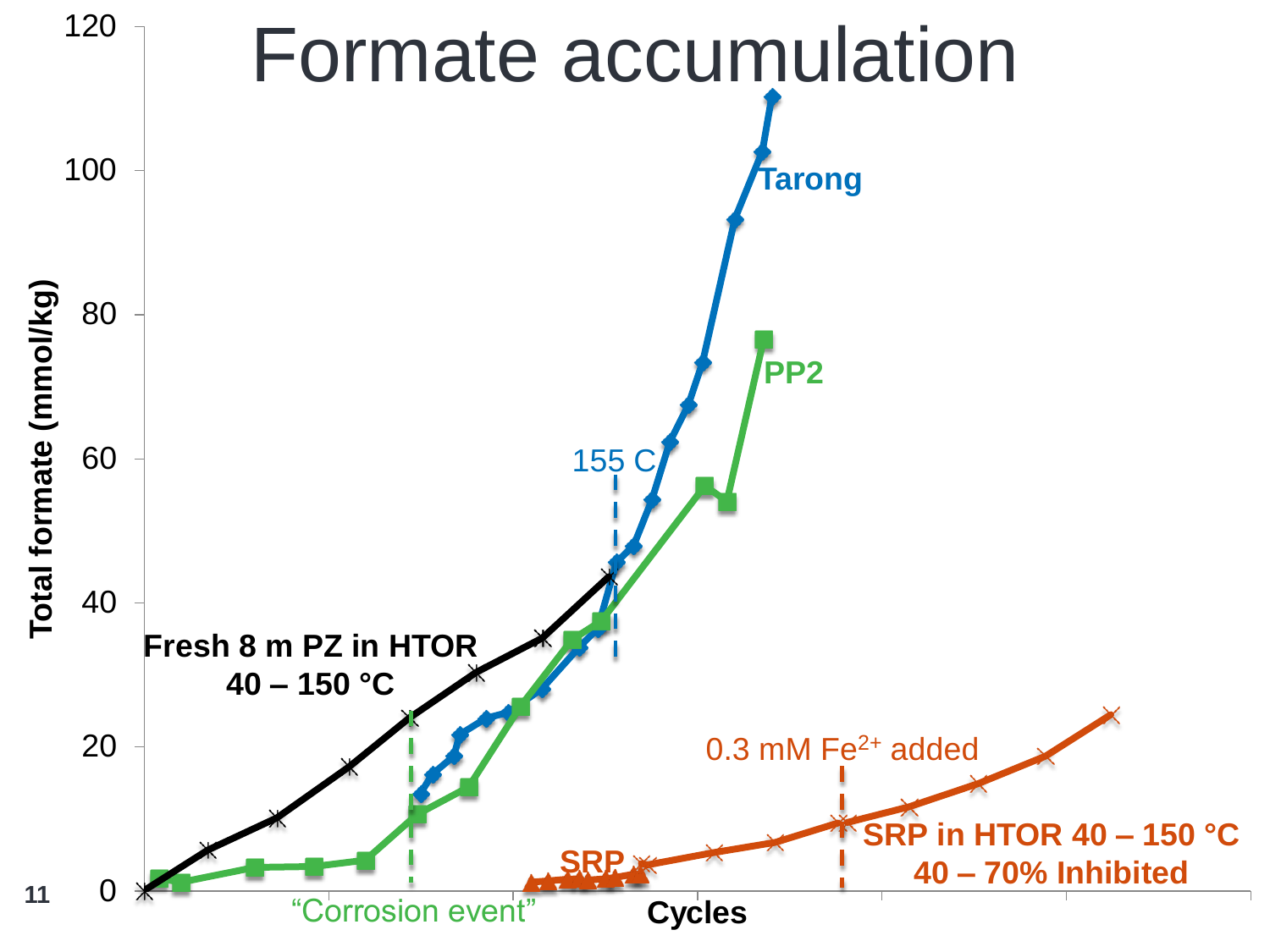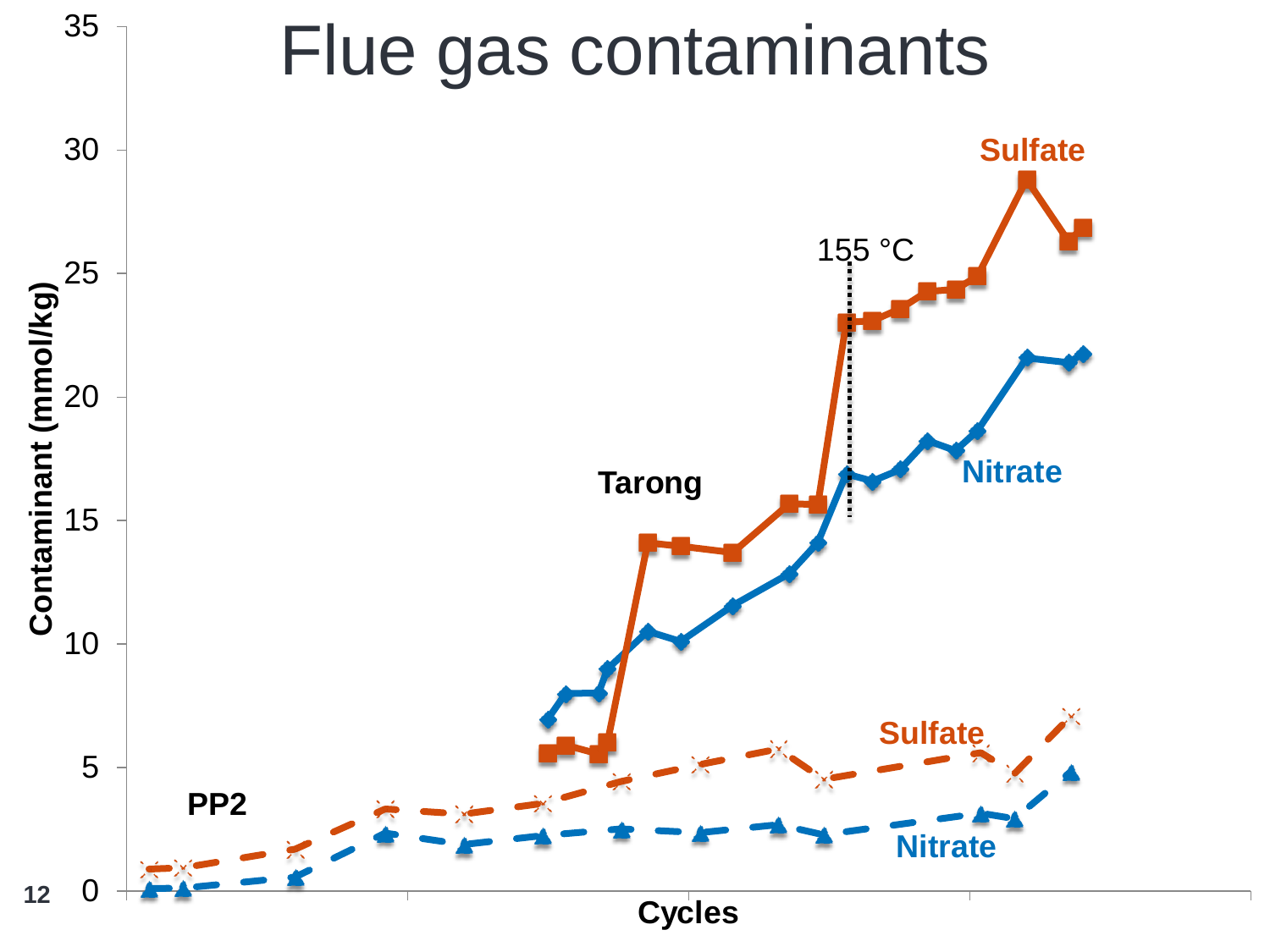## **Conclusions**

- $\Box$  MNPZ accumulation in PZ pilot plants controlled by thermal degradation to less than 3 mmol/kg at 150 ° C
- $\Box$  Oxidation dominates over thermal degradation as cause of amine loss
	- **<u>n</u>** Ammonia and formate final products
	- **Ethylenediamine and 2-PZOH major** intermediates
- **□ Rate of formate accumulation linked to** accumulation of stainless steel metal ions
- □ Corrosion and oxidation at SRP inhibited by Inh A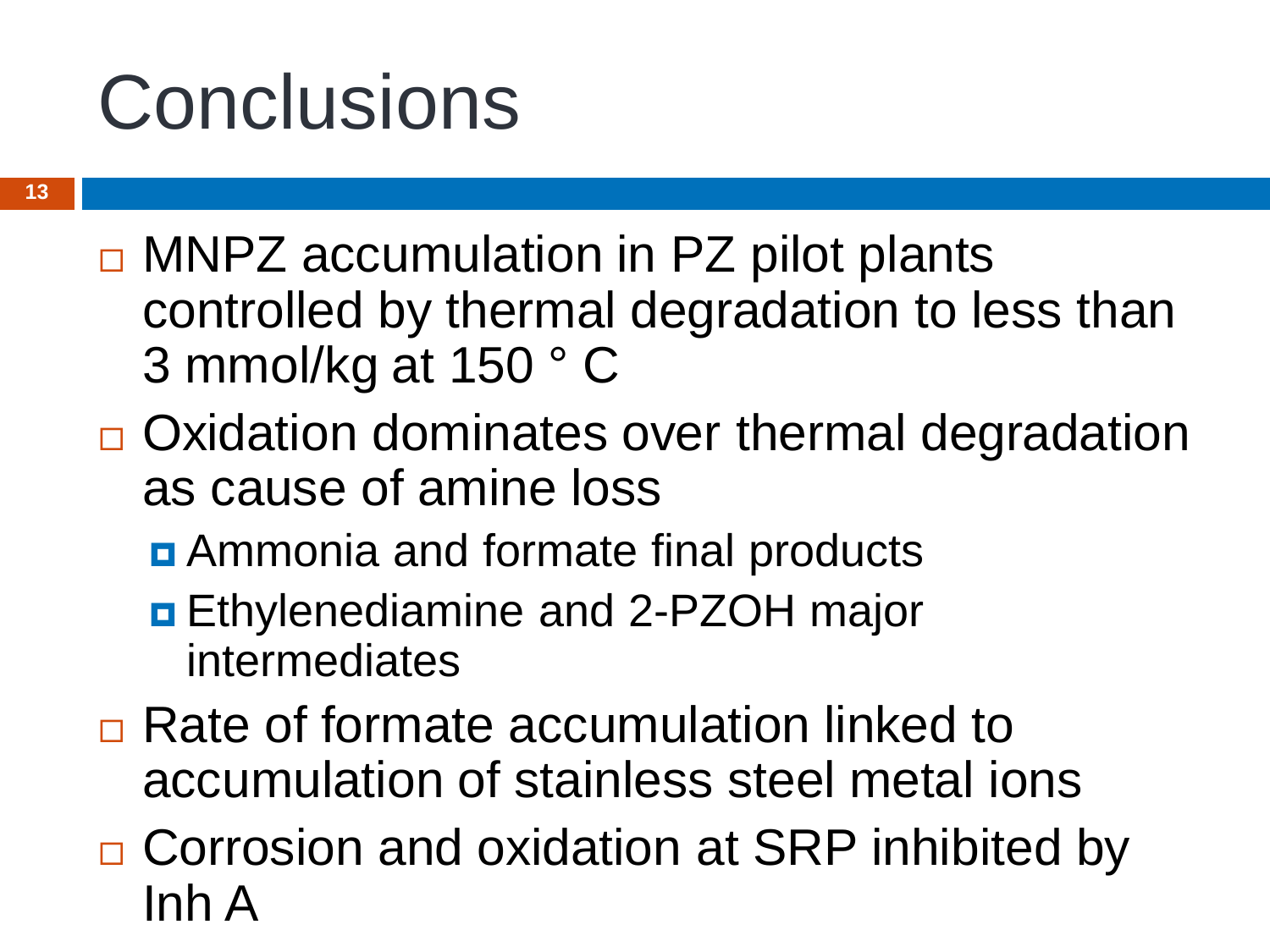# Questions?

Paul Nielsen Texas Carbon Management Program [pnielsen3@utexas.edu](mailto:pnielsen3@utexas.edu)

CSIRO wishes to acknowledge financial assistance provided through Australian National Low Emissions Coal Research and Development (ANLEC R&D). ANLEC R&D is supported by Australian Coal Association Low Emissions Technology Limited and the Australian Government through the Clean Energy Initiative.